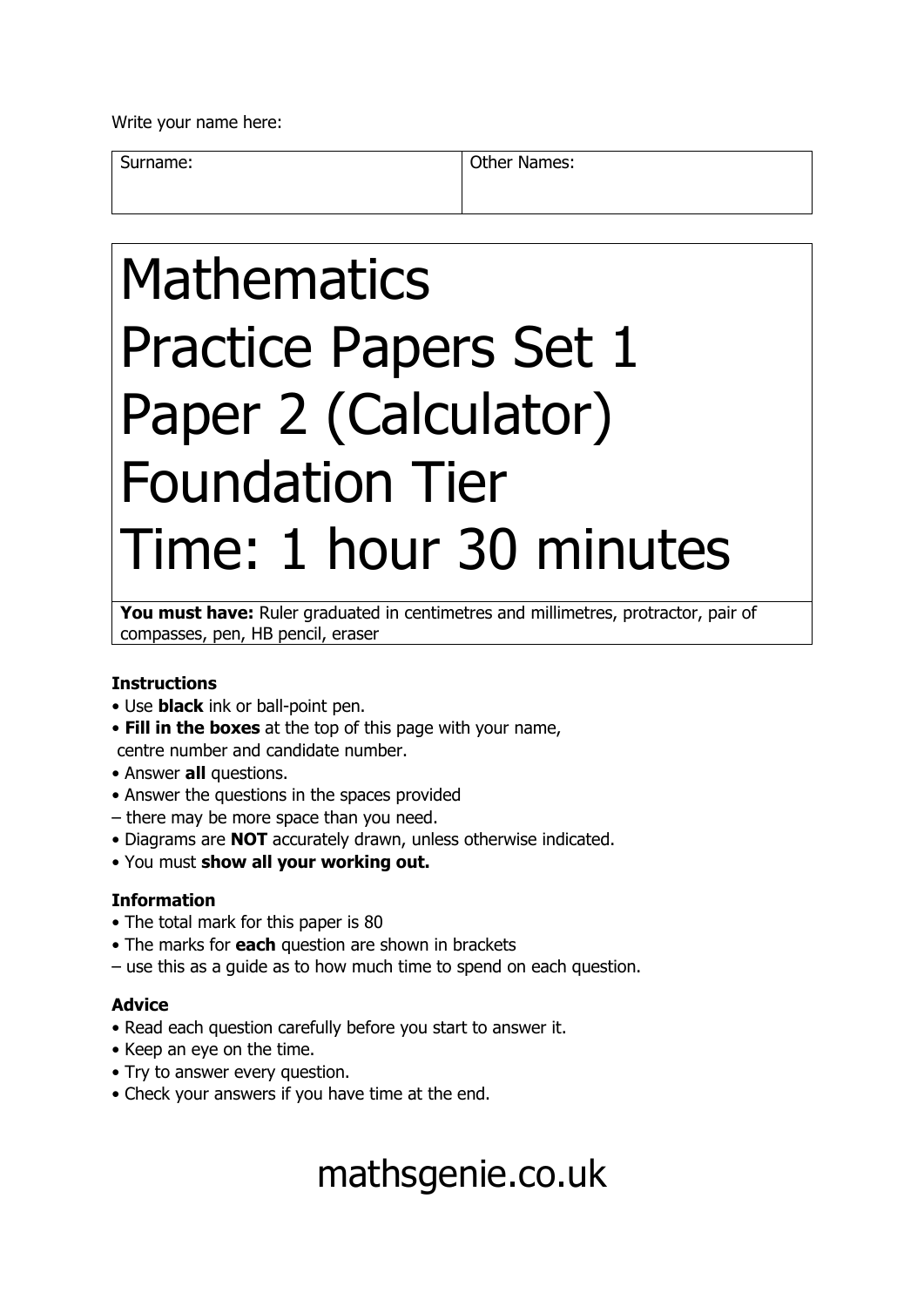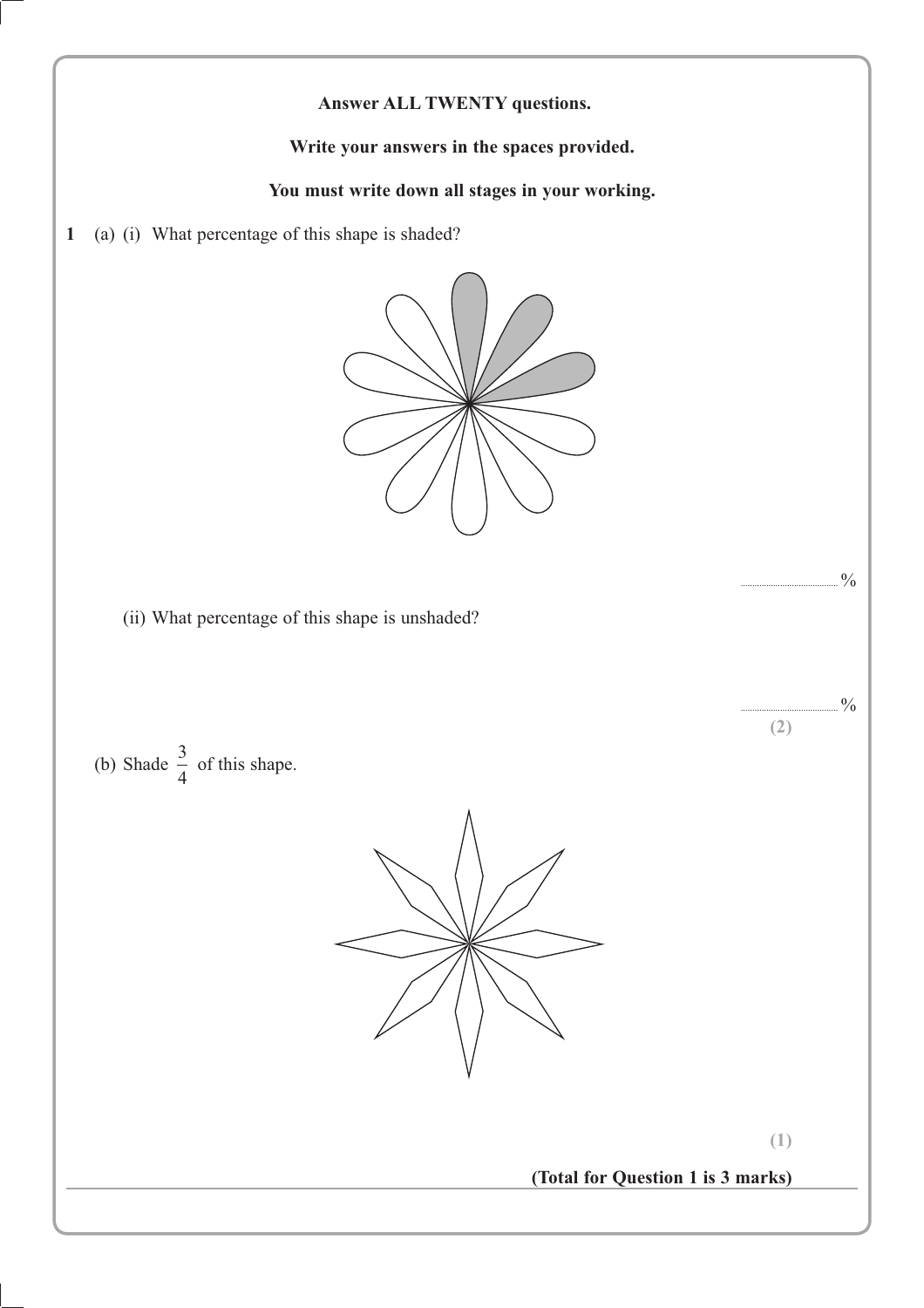| 2 Here is a list of numbers.                                              |    |                |                |                |                |                 |                |                 |                     |                |                                   |
|---------------------------------------------------------------------------|----|----------------|----------------|----------------|----------------|-----------------|----------------|-----------------|---------------------|----------------|-----------------------------------|
|                                                                           | 11 | 12             | 13             |                |                | 14 15 16 17     |                |                 | 18                  | 19             | 20                                |
| From the list, write down                                                 |    |                |                |                |                |                 |                |                 |                     |                |                                   |
| (a) a factor of 24                                                        |    |                |                |                |                |                 |                |                 |                     |                |                                   |
|                                                                           |    |                |                |                |                |                 |                |                 |                     |                |                                   |
| (b) a multiple of 7                                                       |    |                |                |                |                |                 |                |                 |                     |                | (1)                               |
|                                                                           |    |                |                |                |                |                 |                |                 |                     |                |                                   |
|                                                                           |    |                |                |                |                |                 |                |                 |                     |                | (1)                               |
| (c) a square number                                                       |    |                |                |                |                |                 |                |                 |                     |                |                                   |
|                                                                           |    |                |                |                |                |                 |                |                 |                     |                |                                   |
|                                                                           |    |                |                |                |                |                 |                |                 |                     |                | (1)                               |
|                                                                           |    |                |                |                |                |                 |                |                 |                     |                | (Total for Question 2 is 3 marks) |
| 3 Here is the number of goals a hockey team scored in each of 10 matches. |    |                |                |                |                |                 |                |                 |                     |                |                                   |
|                                                                           |    |                |                |                |                |                 |                |                 |                     |                |                                   |
|                                                                           |    | $\overline{3}$ | $\overline{4}$ | 3 <sup>7</sup> | $\overline{2}$ | $5\overline{)}$ | 3 <sup>7</sup> | $5\overline{)}$ | 6<br>$\overline{2}$ | $\overline{4}$ |                                   |
| Find                                                                      |    |                |                |                |                |                 |                |                 |                     |                |                                   |
| (i) the median                                                            |    |                |                |                |                |                 |                |                 |                     |                |                                   |
|                                                                           |    |                |                |                |                |                 |                |                 |                     |                |                                   |
|                                                                           |    |                |                |                |                |                 |                |                 |                     |                |                                   |
| (ii) the range                                                            |    |                |                |                |                |                 |                |                 |                     |                |                                   |
|                                                                           |    |                |                |                |                |                 |                |                 |                     |                |                                   |
|                                                                           |    |                |                |                |                |                 |                |                 |                     |                |                                   |
|                                                                           |    |                |                |                |                |                 |                |                 |                     |                |                                   |
| (iii) the mean                                                            |    |                |                |                |                |                 |                |                 |                     |                |                                   |
|                                                                           |    |                |                |                |                |                 |                |                 |                     |                |                                   |
|                                                                           |    |                |                |                |                |                 |                |                 |                     |                |                                   |
|                                                                           |    |                |                |                |                |                 |                |                 |                     |                | (Total for Question 3 is 6 marks) |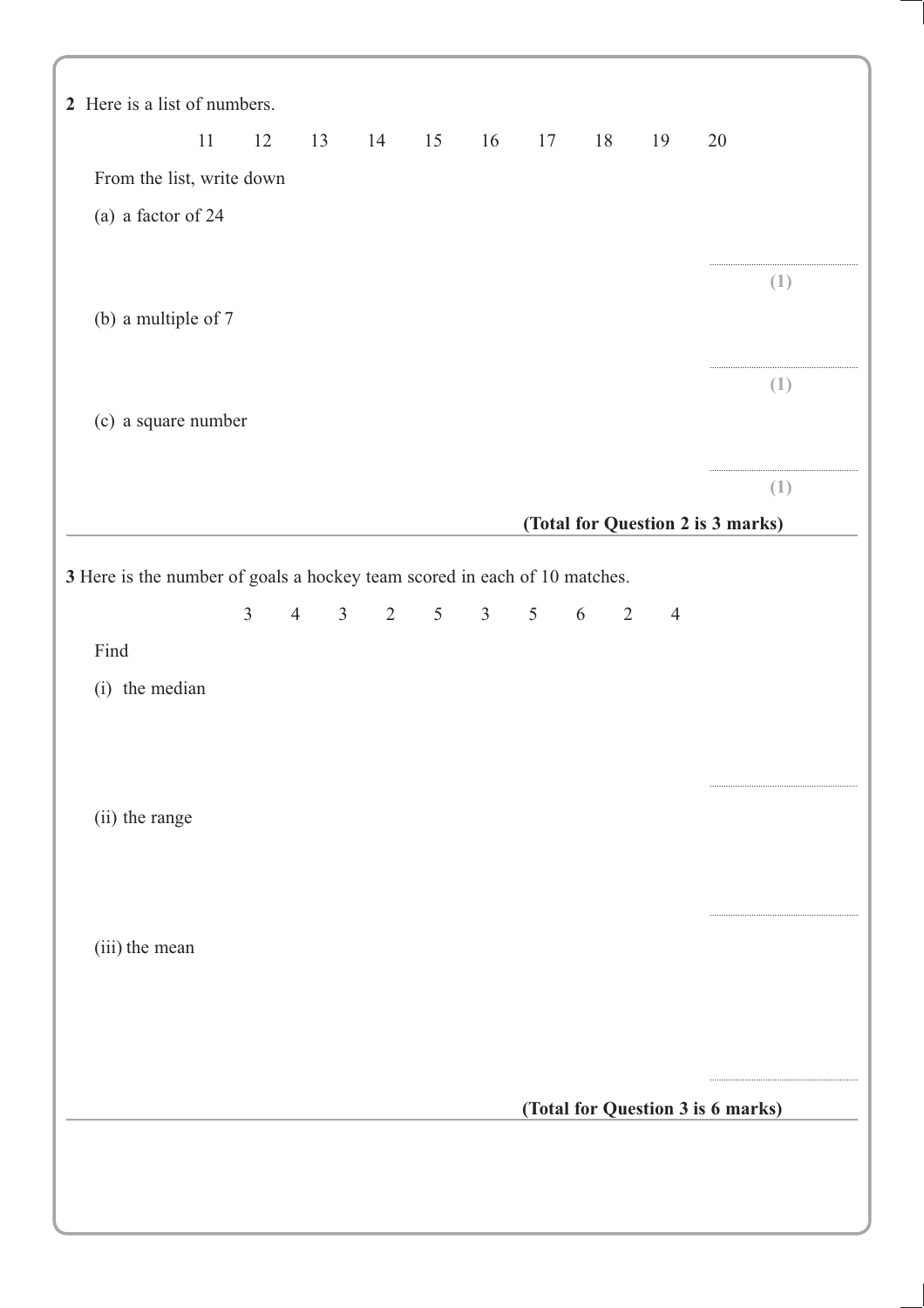**4** The table shows the prices of drinks at Ed's Cafe.

| <b>Ed's Cafe</b>    |              |         |       |  |  |  |
|---------------------|--------------|---------|-------|--|--|--|
|                     | <b>Small</b> | Regular | Large |  |  |  |
| <b>Black coffee</b> | £1.40        | £1.80   | £2.20 |  |  |  |
| Cappuccino          | £1.60        | £2.10   | £2.60 |  |  |  |
| Latte               | £1.60        | £2.10   | £2.60 |  |  |  |
| <b>Tea</b>          | £1.20        | £1.50   | £1.80 |  |  |  |
| Cola                | £1.50        | £2.00   | £2.40 |  |  |  |

Helen buys

2 small black coffees

1 regular cappuccino

1 large cola

Helen pays with a £10 note.

(a) Work out how much change Helen should get.

Ed reduces all the prices by 15%.

(b) Work out the reduced price of a large latte.

£. ..............................................................

£. ..............................................................

**(3)**

**(3)**

**(Total for Question 4 is 6 marks)**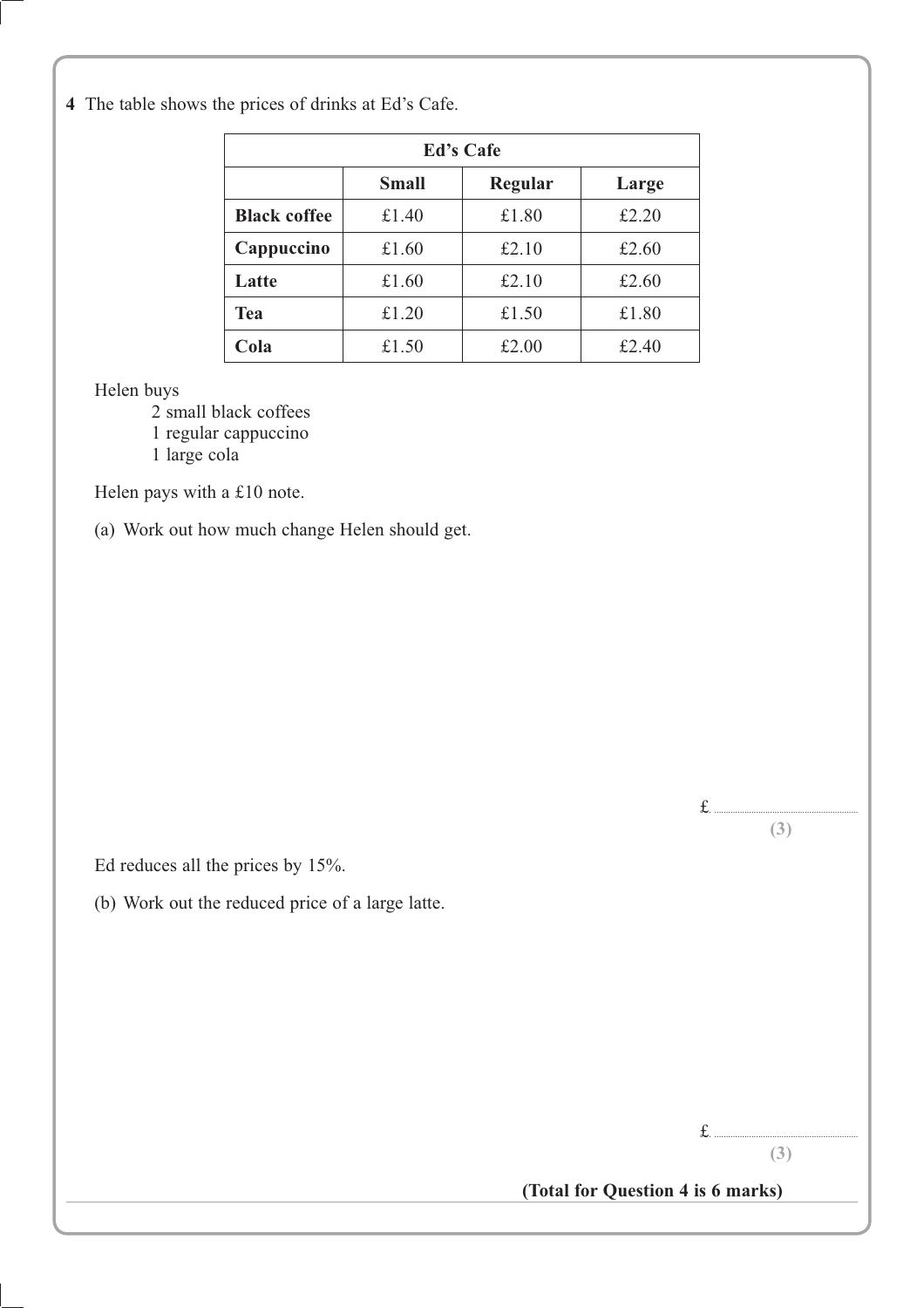**9** Work out the difference in value between 1 5 Work out the difference in value between  $\frac{1}{4}$  and 30%.

**(Total for Question 5 is 2 marks)**

...............................................................................................................................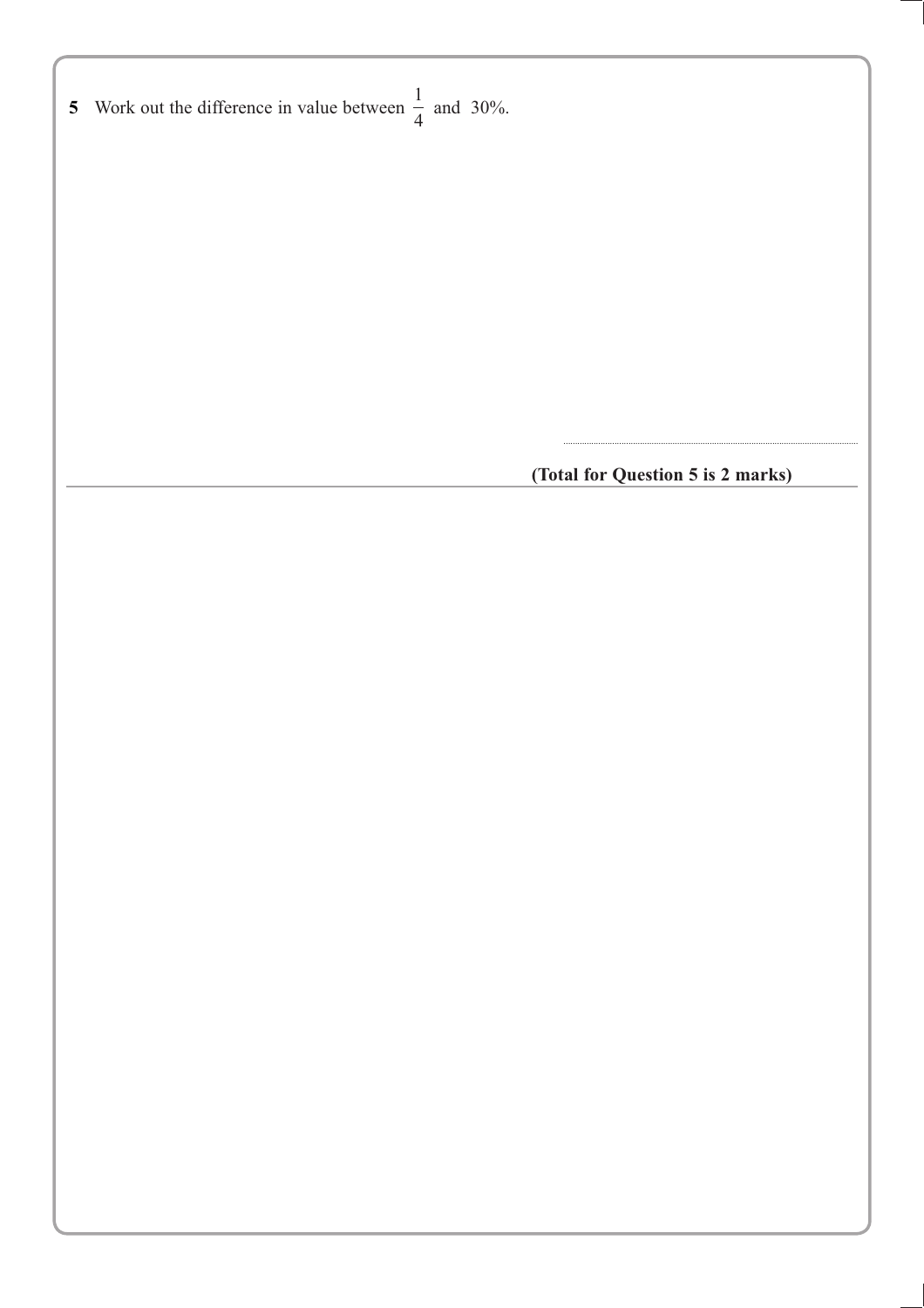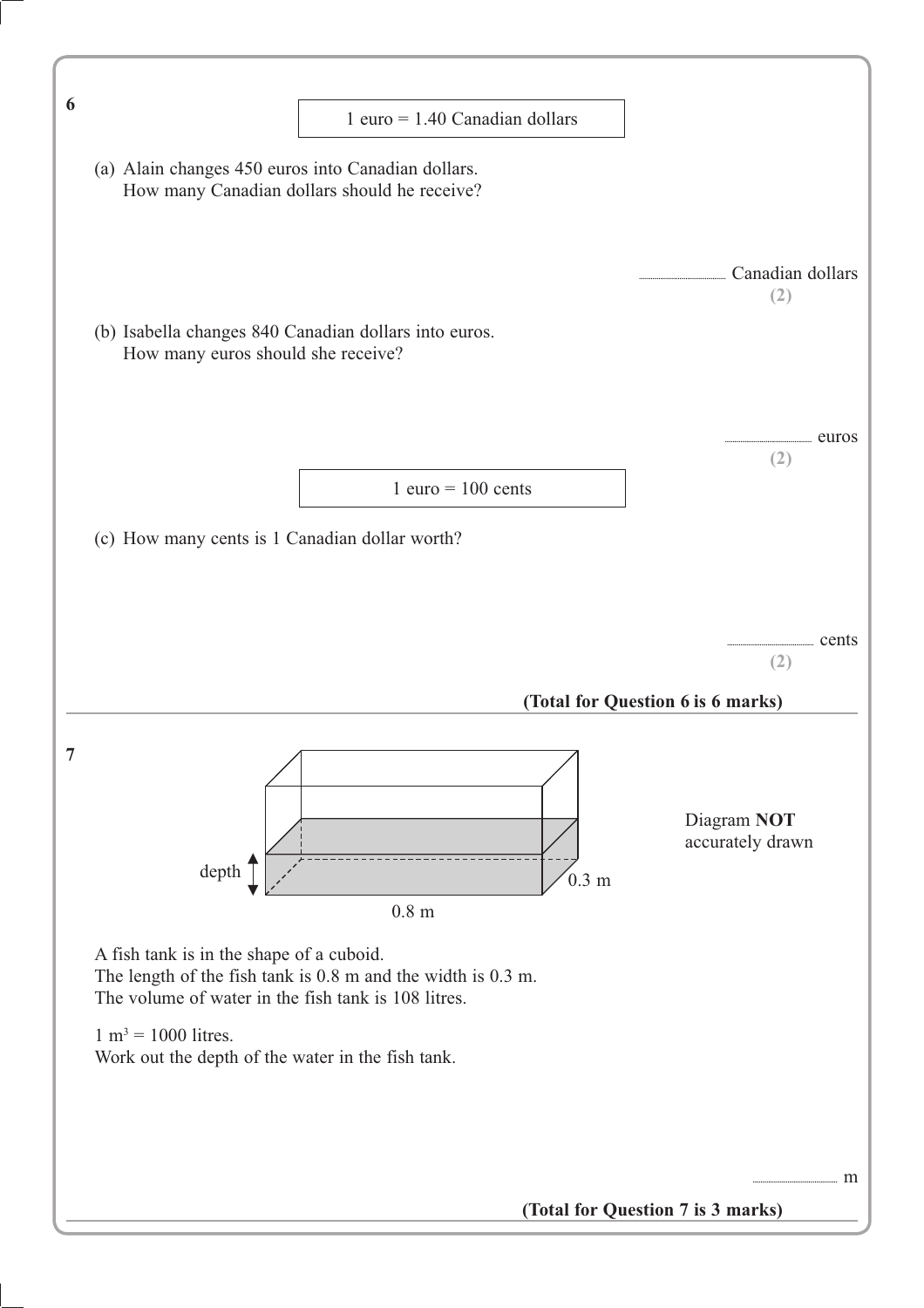| $\bf{8}$ | The scale of a map is $1:25000$<br>On the map, the distance between two railway stations is 22 cm. |     |
|----------|----------------------------------------------------------------------------------------------------|-----|
|          | Work out the real distance between the two railway stations.<br>Give your answer in kilometres.    |     |
|          |                                                                                                    |     |
|          |                                                                                                    |     |
|          |                                                                                                    |     |
|          |                                                                                                    |     |
|          |                                                                                                    | km  |
|          | (Total for Question 8 is 3 marks)                                                                  |     |
|          | 9 (a) Solve the inequalities $-6 \leq 3x < 9$                                                      |     |
|          |                                                                                                    |     |
|          |                                                                                                    |     |
|          |                                                                                                    |     |
|          | (b) $n$ is an integer.                                                                             | (2) |
|          | Write down all the values of <i>n</i> which satisfy $-6 \leq 3n < 9$                               |     |
|          |                                                                                                    |     |
|          |                                                                                                    |     |
|          |                                                                                                    |     |
|          | (Total for Question 9 is 4 marks)                                                                  | (2) |
|          |                                                                                                    |     |
|          |                                                                                                    |     |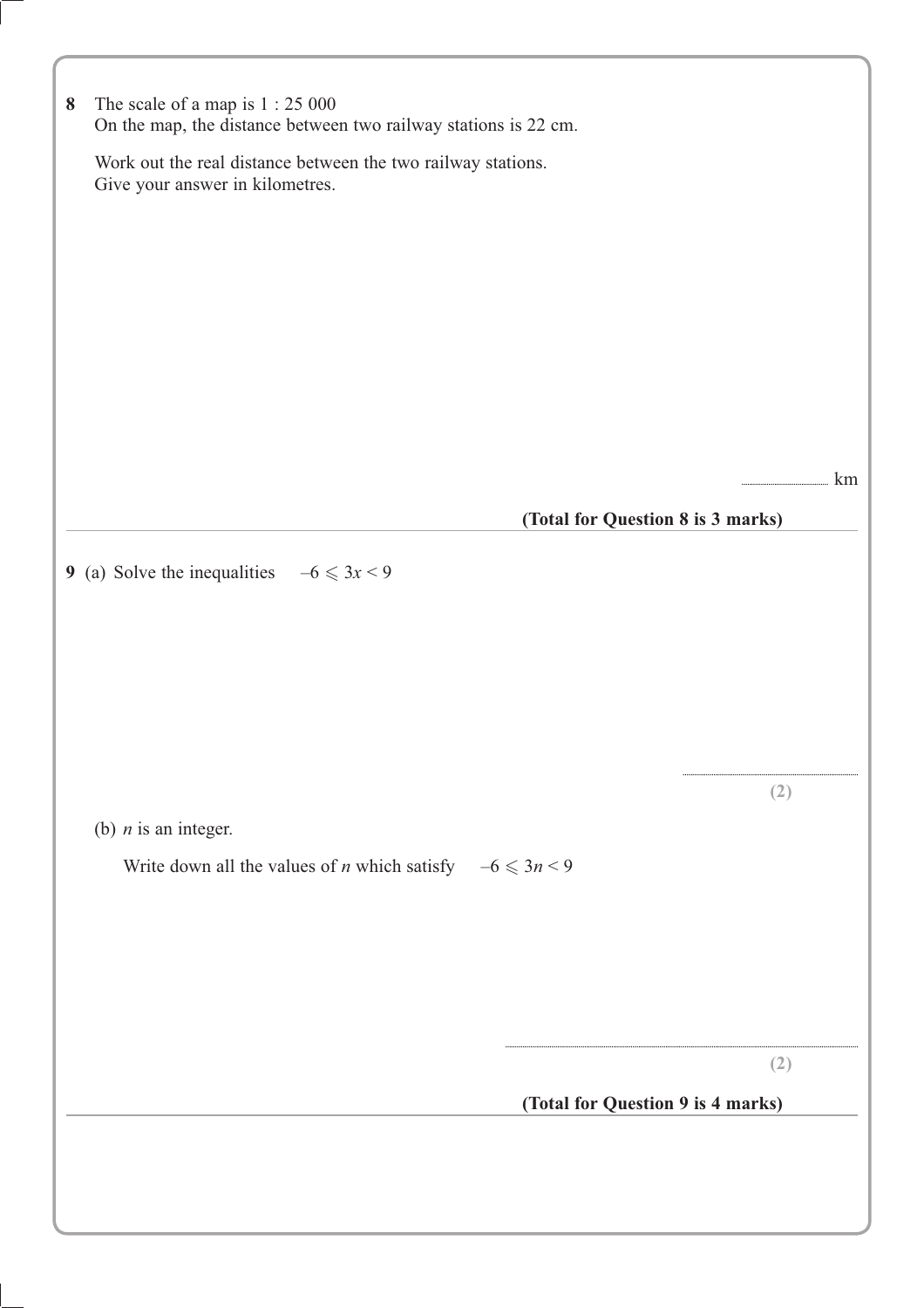

Daniel's weight is 9 stone 6 pounds. 1 stone = pounds.

What is Daniel's weight in kilograms?

................................................................ kilograms

**(Total for Question 10 is 3 marks)**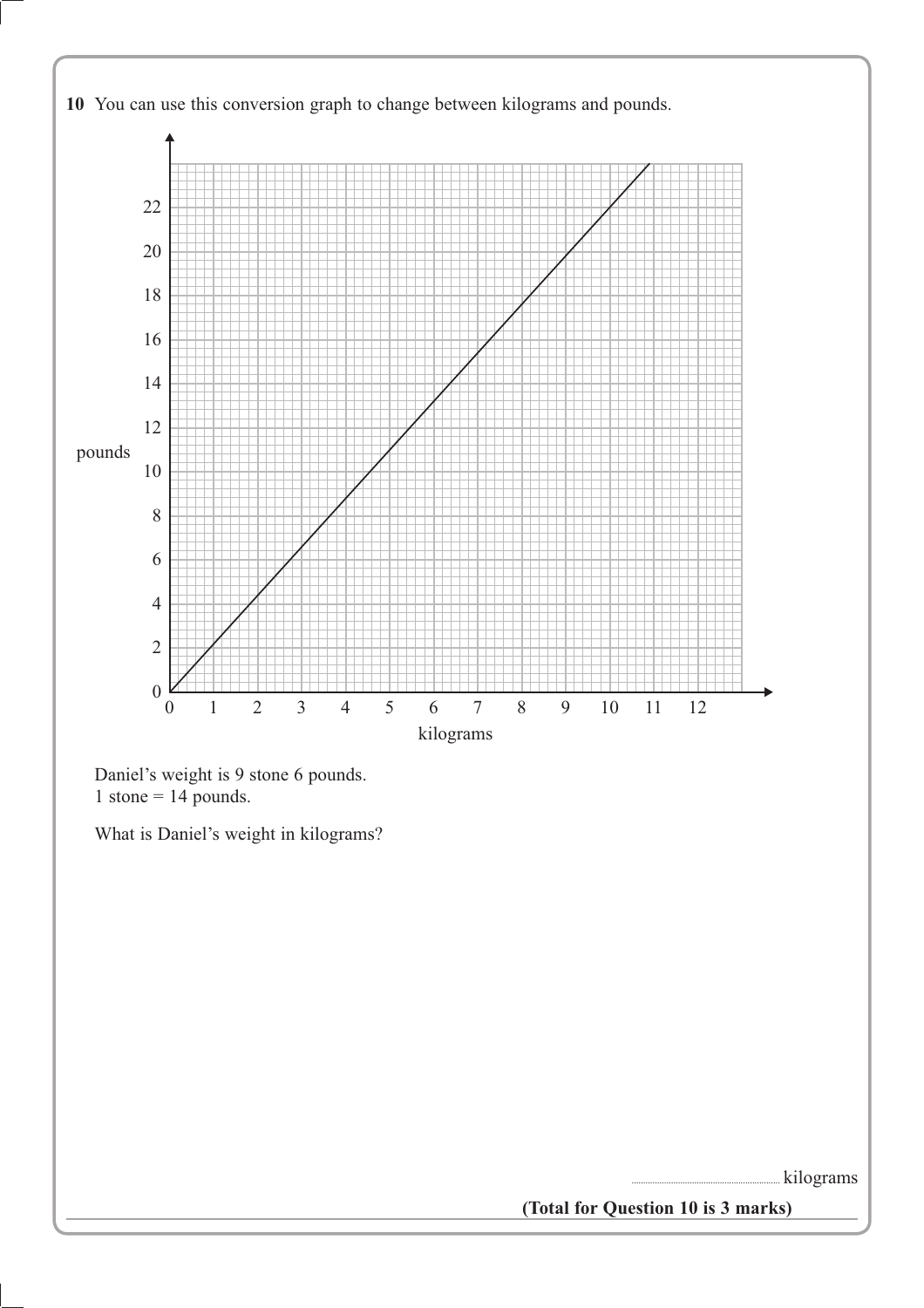**11** A picture is made from tiles.

The diagram shows the picture in the shape of a rectangle, 120 cm by 100 cm. It also shows a tile in the shape of a rectangle, 15 cm by 20 cm.

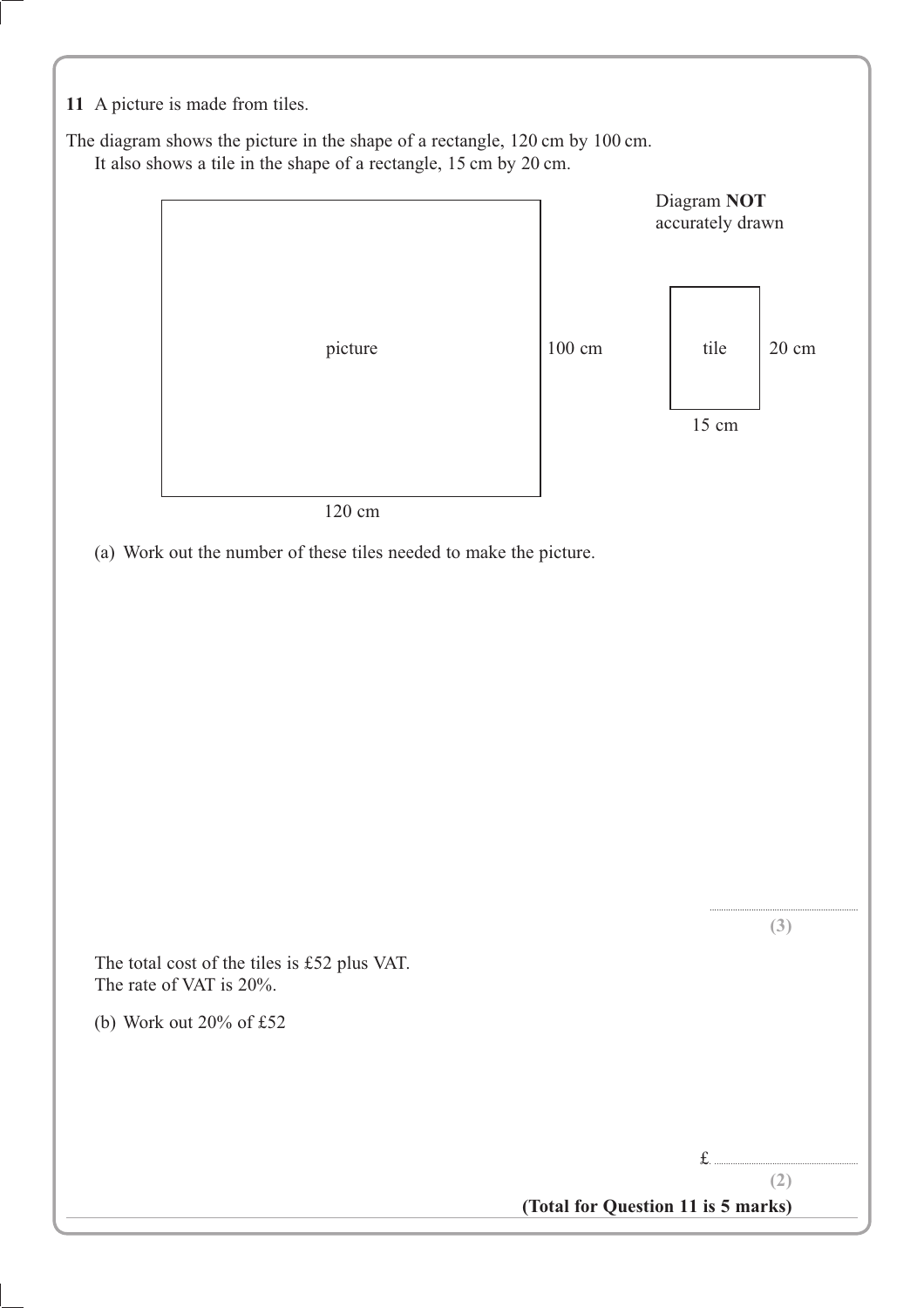

*DAC*, *FCB* and *ABE* are straight lines.

**12**

Work out the size of the angle marked *x*. You must give reasons for your answer.

**(Total for Question 12 is 5 marks)**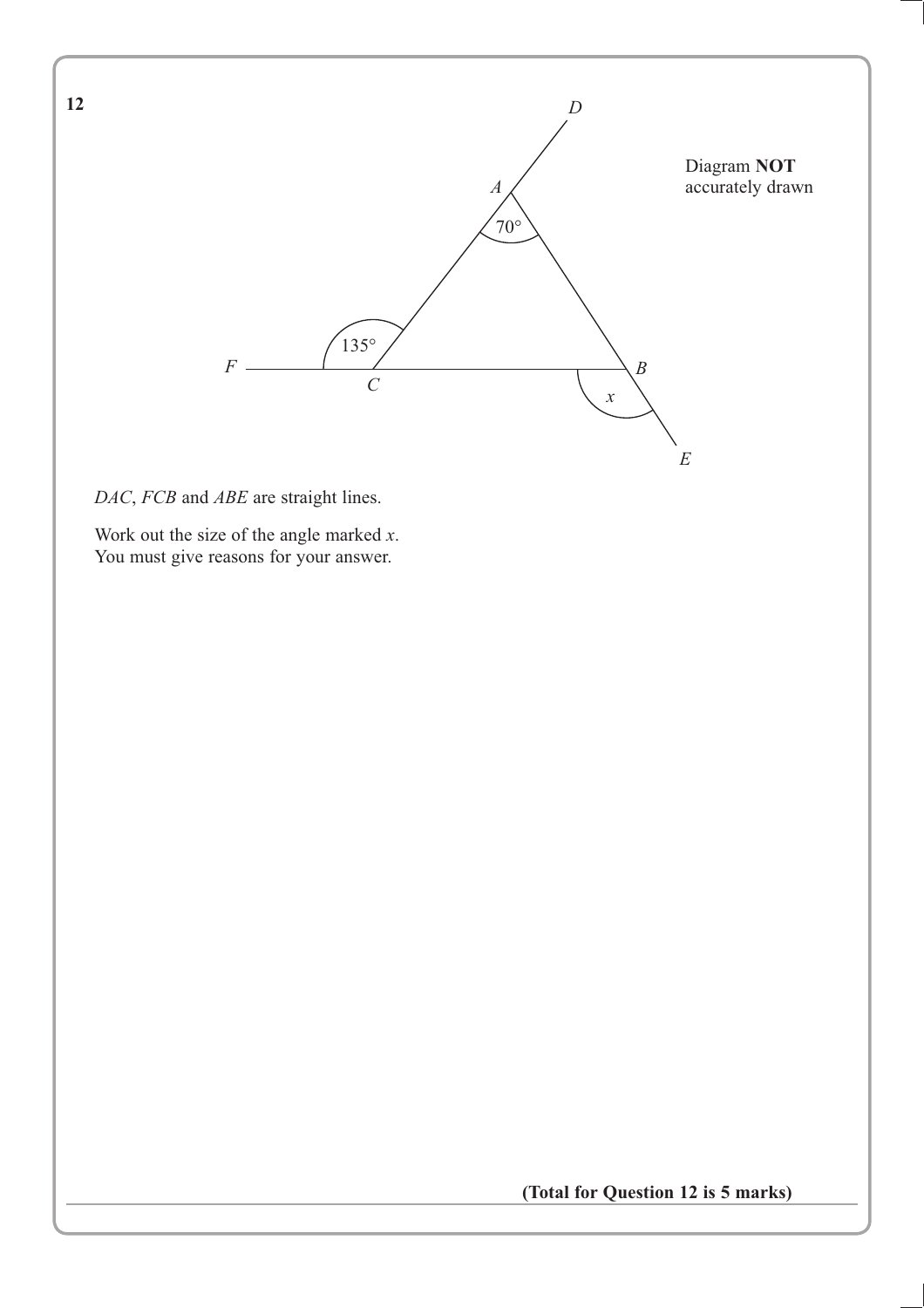**13** Tame Valley is a company that makes yoghurt.

A machine fills trays of 20 pots with yoghurt. In one hour, the machine fills a total of 15000 pots.

Work out how many seconds the machine takes to fill each tray of 20 pots.

...........................................................................................seconds

**(Total for Question 13 is 4 marks)**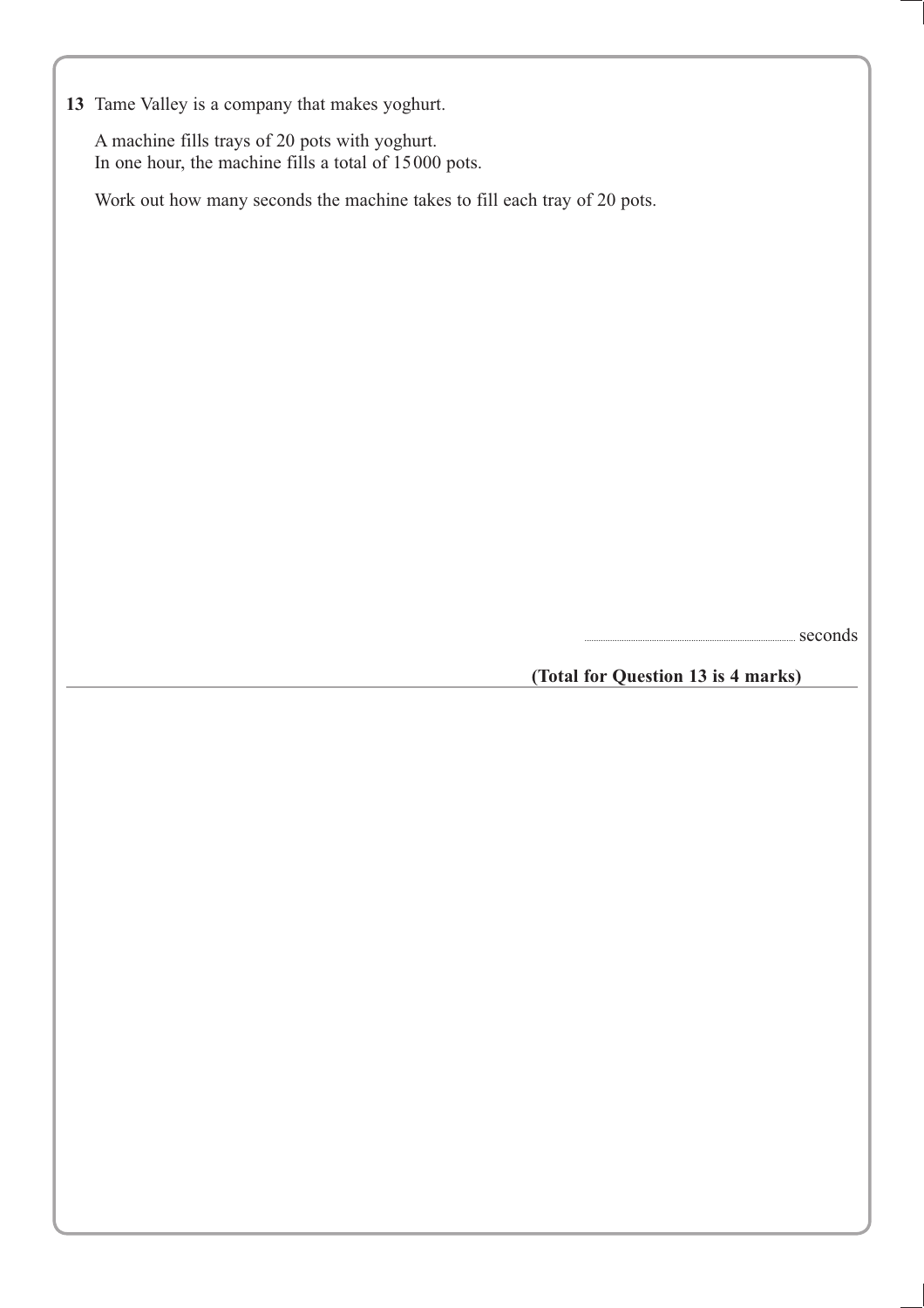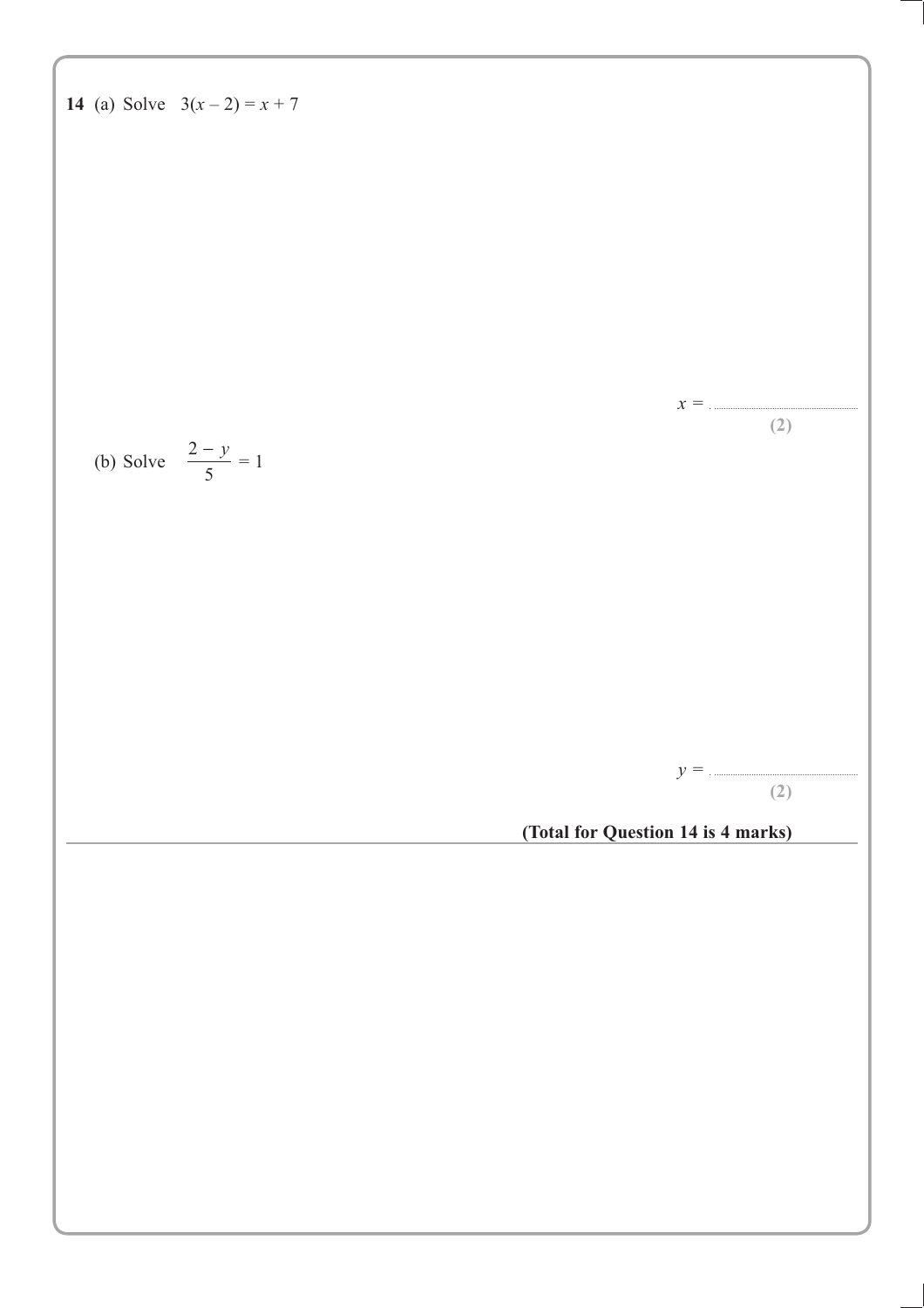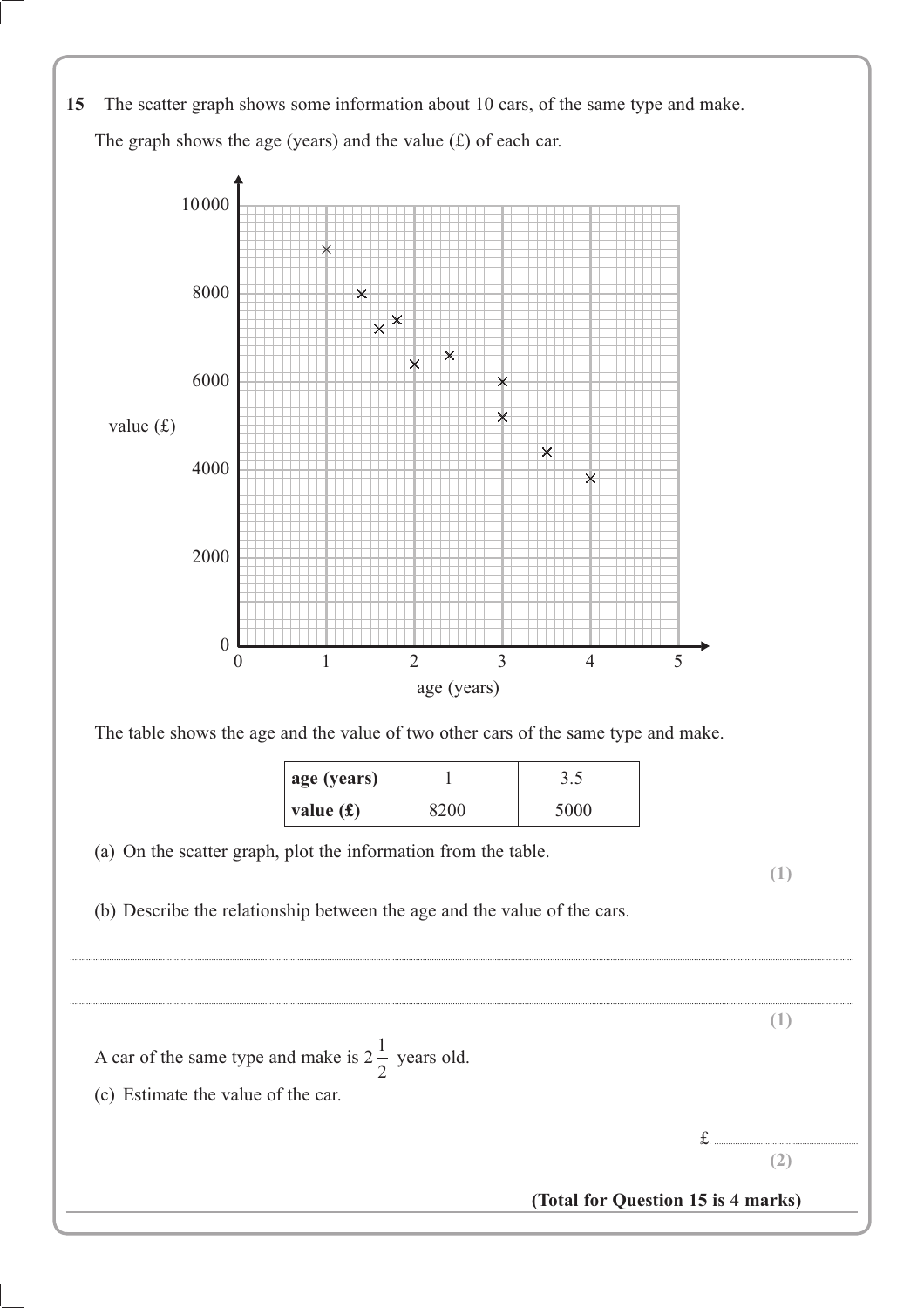16 Colin, Dave and Emma share some money. Colin gets 3  $\frac{1}{10}$  of the money. Emma and Dave share the rest of the money in the ratio 3 : 2 What is Dave's share of the money? **16**

**(Total for Question 16 is 4 marks)**

..........................................................................................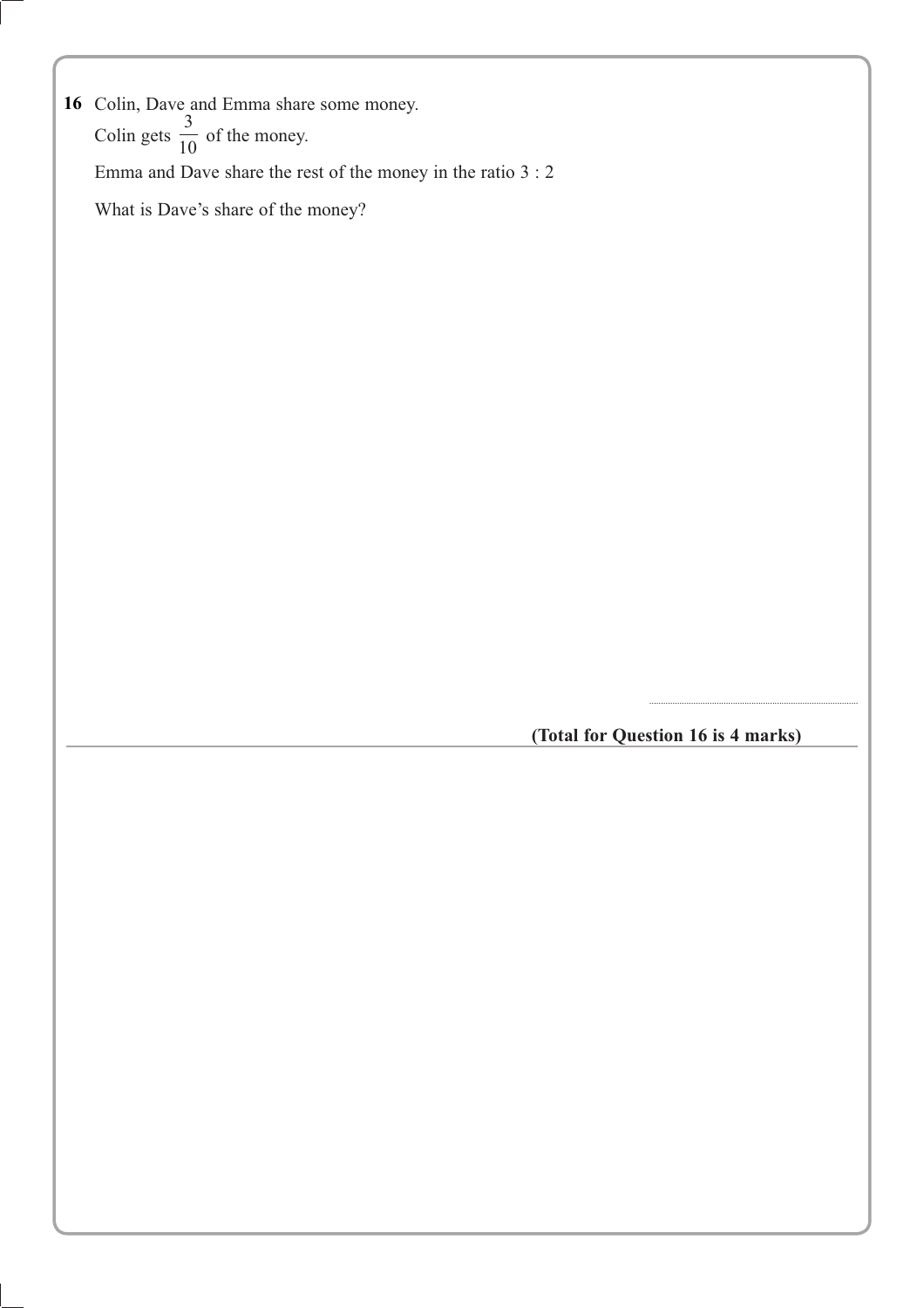**17** The diagram shows a ladder leaning against a vertical wall.



The ladder stands on horizontal ground.

The length of the ladder is 6 m. The bottom of the ladder is 2.25 m from the bottom of the wall.

A ladder is safe to use when the angle marked  $y$  is about  $75^\circ$ .

Is the ladder safe to use? You must show all your working.

**(Total for Question 17 is 3 marks)**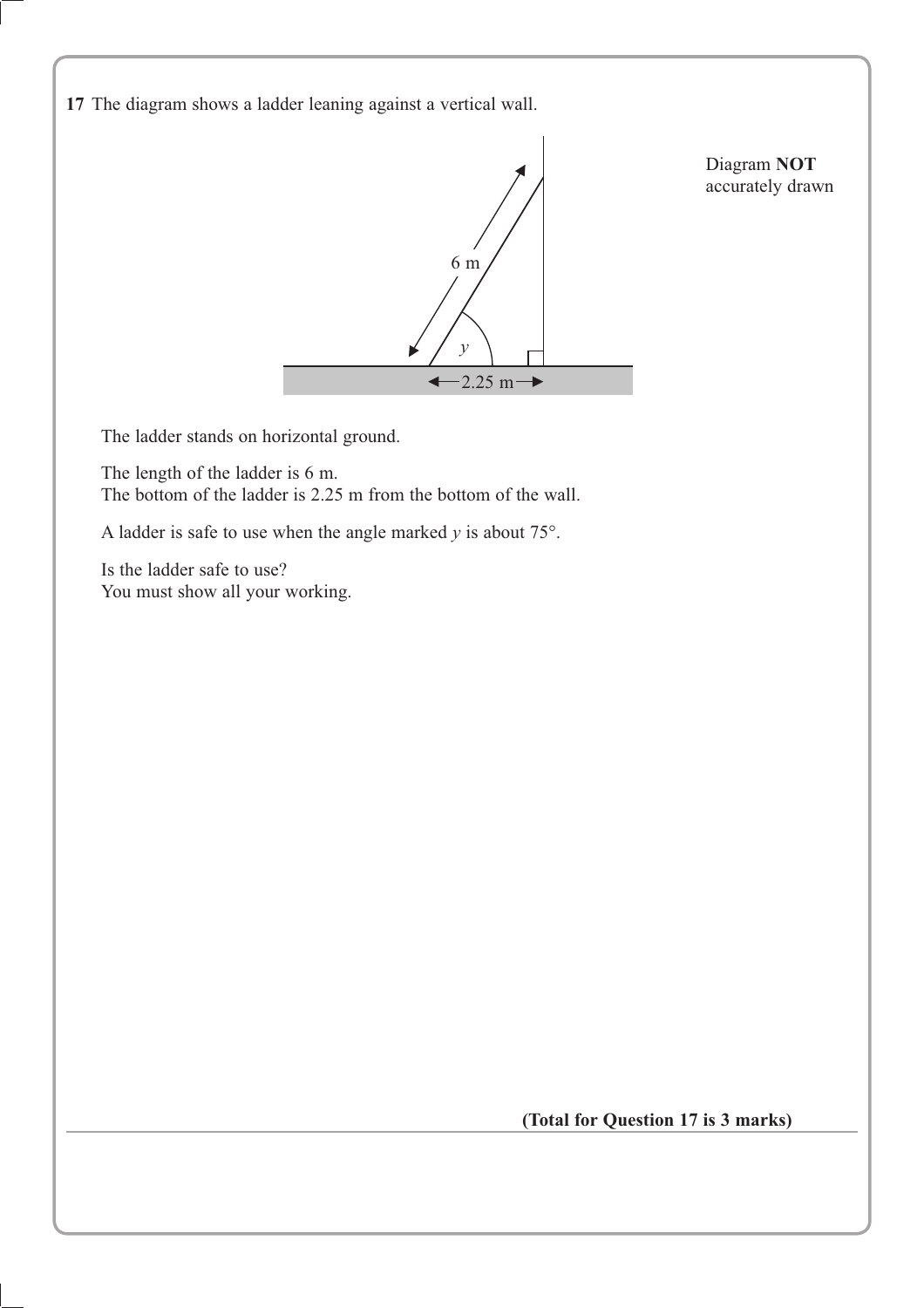| An airline increases the prices of its flights by 8%.<br>18      |       |
|------------------------------------------------------------------|-------|
| (a) Before the increase, the price of a flight to Cairo was £475 |       |
| Work out the price of a flight to Cairo after the increase.      |       |
|                                                                  |       |
|                                                                  |       |
|                                                                  |       |
|                                                                  |       |
|                                                                  |       |
|                                                                  | (3)   |
| (b) The increase in price of a flight to Mumbai was £48          |       |
| Work out the price of a flight to Mumbai after the increase.     |       |
|                                                                  |       |
|                                                                  |       |
|                                                                  |       |
|                                                                  |       |
|                                                                  |       |
|                                                                  | $f$ . |
|                                                                  | (3)   |
| (Total for Question 18 is 6 marks)                               |       |
| 19 $S = \{s, q, u, a, r, e\}$                                    |       |
| $V = \{a, e, i, o, u\}$                                          |       |
| List the members of the set                                      |       |
| (i) $S \cap V$                                                   |       |
|                                                                  |       |
|                                                                  |       |
|                                                                  |       |
| (ii) $S \cup V$                                                  |       |
|                                                                  |       |
|                                                                  |       |
| (Total for Question 19 is 2 marks)                               |       |